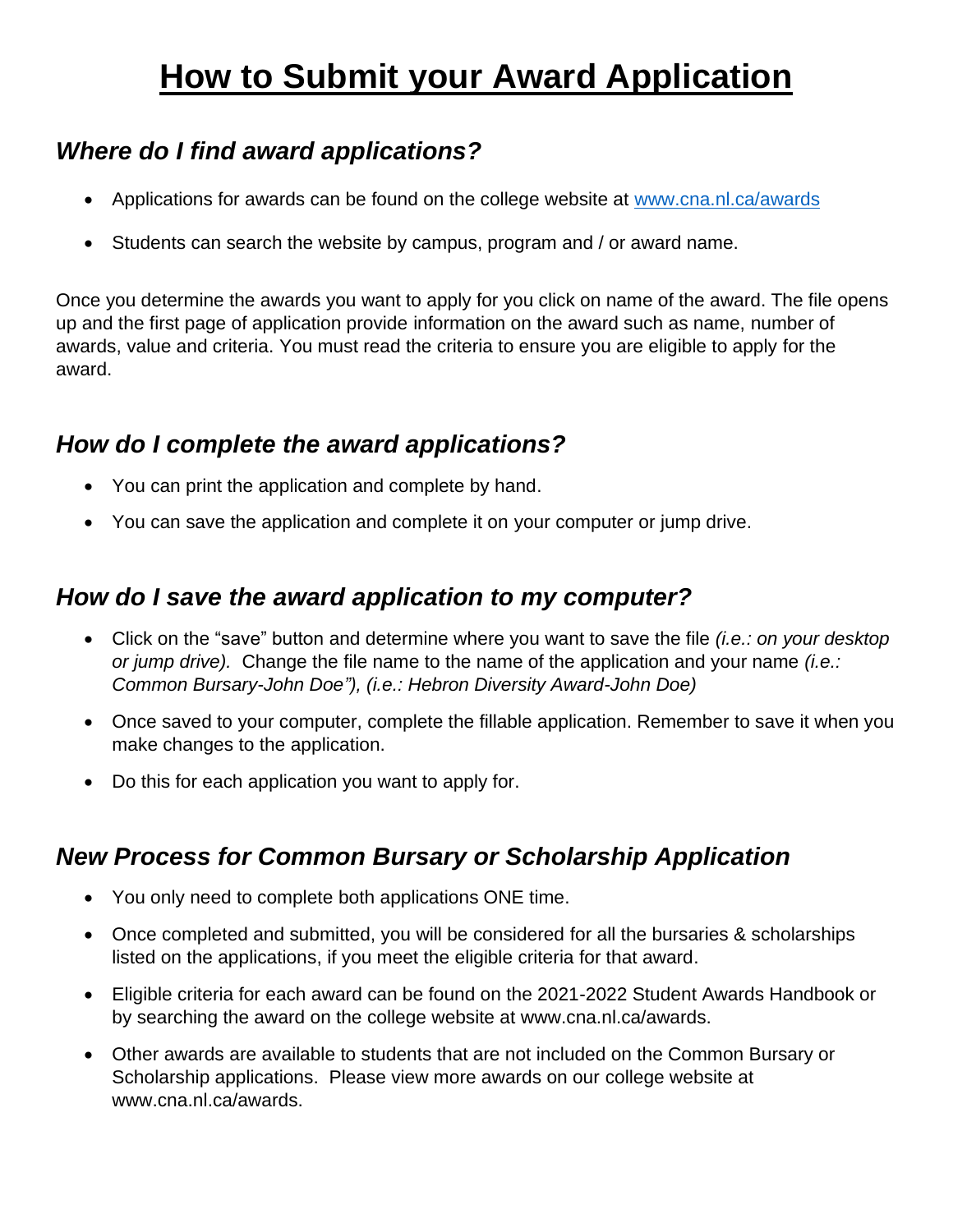## *Some applications require additional documentation/ forms like the College Reference Form, College Financial Statement Form, Student Progress Form and College & Community Volunteer Activities Form). Where do I find these?*

- The forms can be found on the college website under Important Documents and Applications.
- You can print the form/forms and complete by hand or
- You can save the form to your computer or jump drive and then complete it.

## *How do I save and send the College Reference to Campus Awards Rep?*

- You can print the application and give it to your Reference to complete and give it back to you. You will need to attach it to the application and give it to the Campus Awards Rep in person or you will need to scan it and email it to the Campus Awards Rep.
- You can save the application to your computer or jump drive with your name. Email it to your Reference to complete and he/she can email it back to you. You will then email it to the Campus Awards Rep.
- You will not need to make multiple copies of the College Reference Form. The Campus Awards Rep will do this for each applicable application.

## *How do I save and send the Student Progress Report to the Campus Awards Rep?*

- You only need a Student Progress Report when there is no transcript available. This usually applies to Industrial Trades students because courses are not completed therefore no grades are submitted. IF YOU HAVE A TRANSCRIPT, YOU DO NOT NEED A STUDENT PROGRESS REPORT.
- You can print the Student Progress Report and give it to your instructor to complete and give it back to you. You will need to attach it to the application and give it to the Campus Awards Rep in person or you will need to scan it and email it to the Campus Awards Rep.
- Or you can save the application to your computer or jump drive with your name. Email it to your instructor to complete and he/she can email it back to you. You will then email it to the Campus Awards Rep.
- You will not need to make multiple copies of the Student Progress Report. The Campus Awards Rep will do this for each applicable application.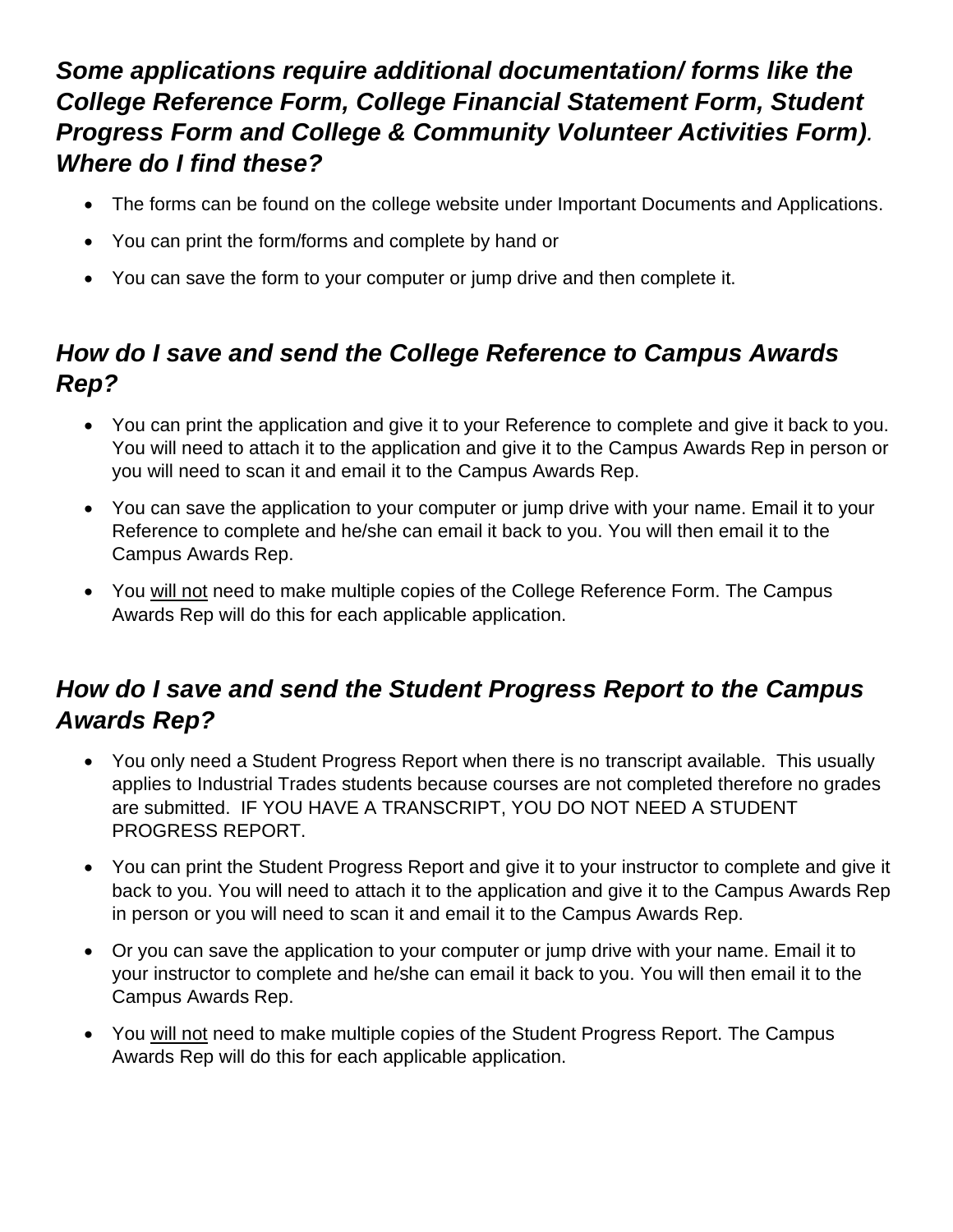### *How do I save and send the College & Community Volunteer Activities Form?*

- Click on the "save" button and determine where you want to save the file *(i.e.: on your desktop or jump drive).* Change the file name to Volunteer Activities and your name *(i.e.: Volunteer Activities-John Doe).*
- Once saved to your computer, complete the fillable form. Remember to save your changes after you complete the form.
- You can complete and save this form multiple times if you require more space. Just be sure to number your pages. *(i.e.: Volunteer Activities pg.1-John Doe, Volunteer Activities pg.2-John Doe).*
- You only need to complete this form one time. The Campus Awards Rep will make copies of the form and attach it to any application that requires this information.
- You can choose to print the form and complete manually. You need to submit one copy with your applications, and the Campus Awards Rep will make any copies and to attach to applicable applications.

#### *Where to send the completed the application?*

- You can email your completed award applications and documents to the Awards Rep at your campus. See a list of Campus Award Reps below).
- If you save them as fillable applications, you just attach them to the email you send to the Campus Awards Rep.
- If you completed the applications manually and need to email them to the Campus Awards Rep you will need to scan the applications and documents.
- You can give it to the Campus Awards Rep or drop it off at the Student Services Office at the campus.

## *How do I get my college transcript for award applications?*

The Campus Awards Rep will print your transcript for each applicable award application you apply for. You need to request a transcript for award application(s) by emailing the Campus Awards Rep at your campus**. Note:** the college transcript is not emailed to you. The Campus Awards Rep will attach the college transcript to your application/applications.